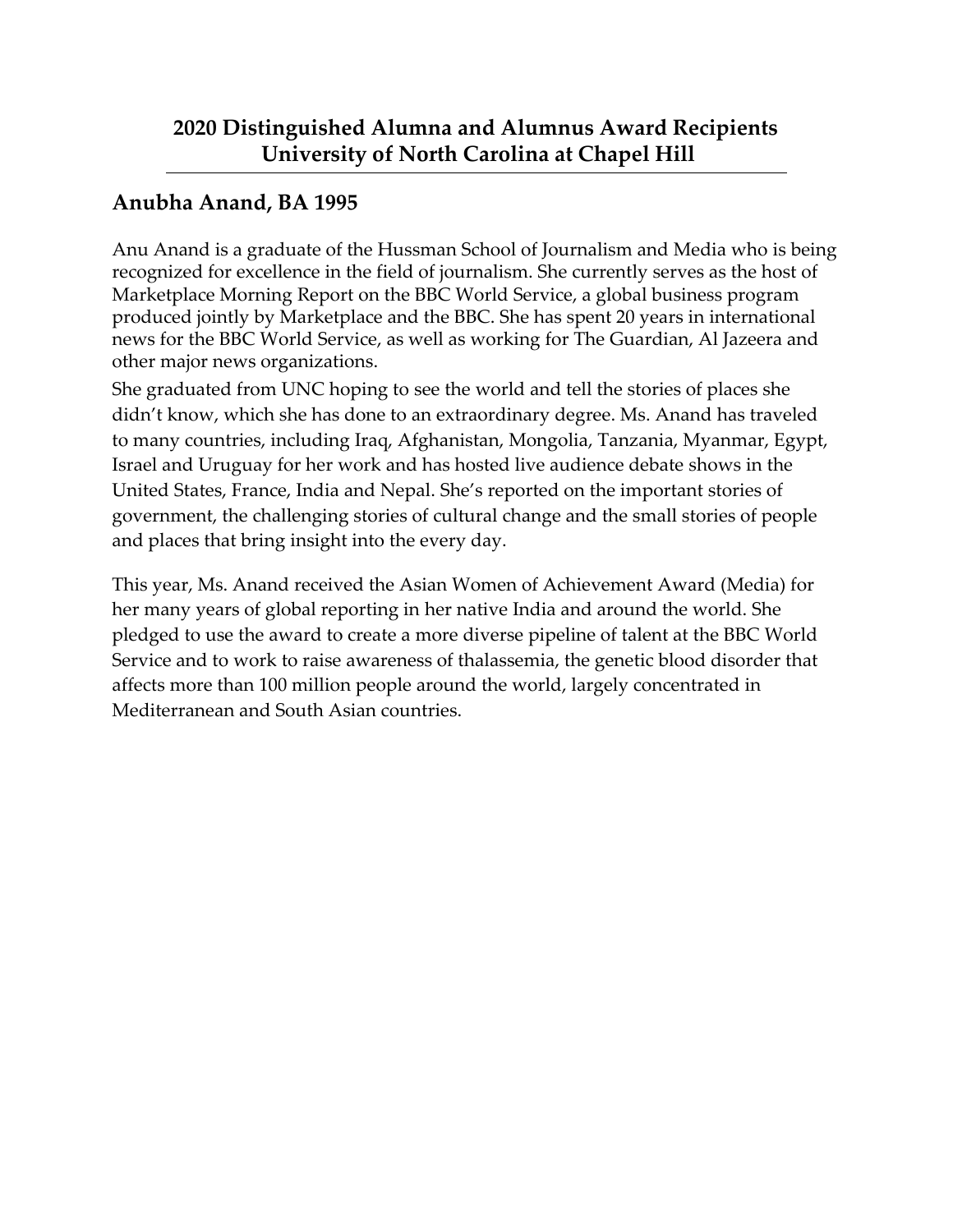### **Francis Collins, MD 1977**

Francis Collins has distinguished himself in the field of medical science. Serving as director of the NIH since 2009, he is credited with being one of the agency's most influential leaders. Prior to joining the NIH, he directed the Human Genome Project, work that prompted his nominator to write that "It is impossible to overestimate the importance of Francis Collins' contribution to humankind as director of the international Human Genome Project. His leadership of the first full sequencing of human DNA constitutes 'the work of the century.'" In addition, over the course of his career, Dr. Collins's research laboratory has discovered a number of important genes, including those responsible for cystic fibrosis, neurofibromatosis and Huntington's disease. High level recognition for his contributions to science include the Presidential Medal of Freedom and the National Medal of Science.

He is the author of New York Times bestseller *The Language of God: A Scientist Presents Evidence for Belief* and other books on science, medicine and religion. He founded and presided over the BioLogos Foundation, which promotes discourse on the relationship between science and religion.

Finally, Dr. Collins has been a strong advocate for protecting the privacy of genetic information and has served as a national leader in the passage of the federal Genetic Information and Nondiscrimination Act, which prohibits gene-based discrimination in employment and health insurance.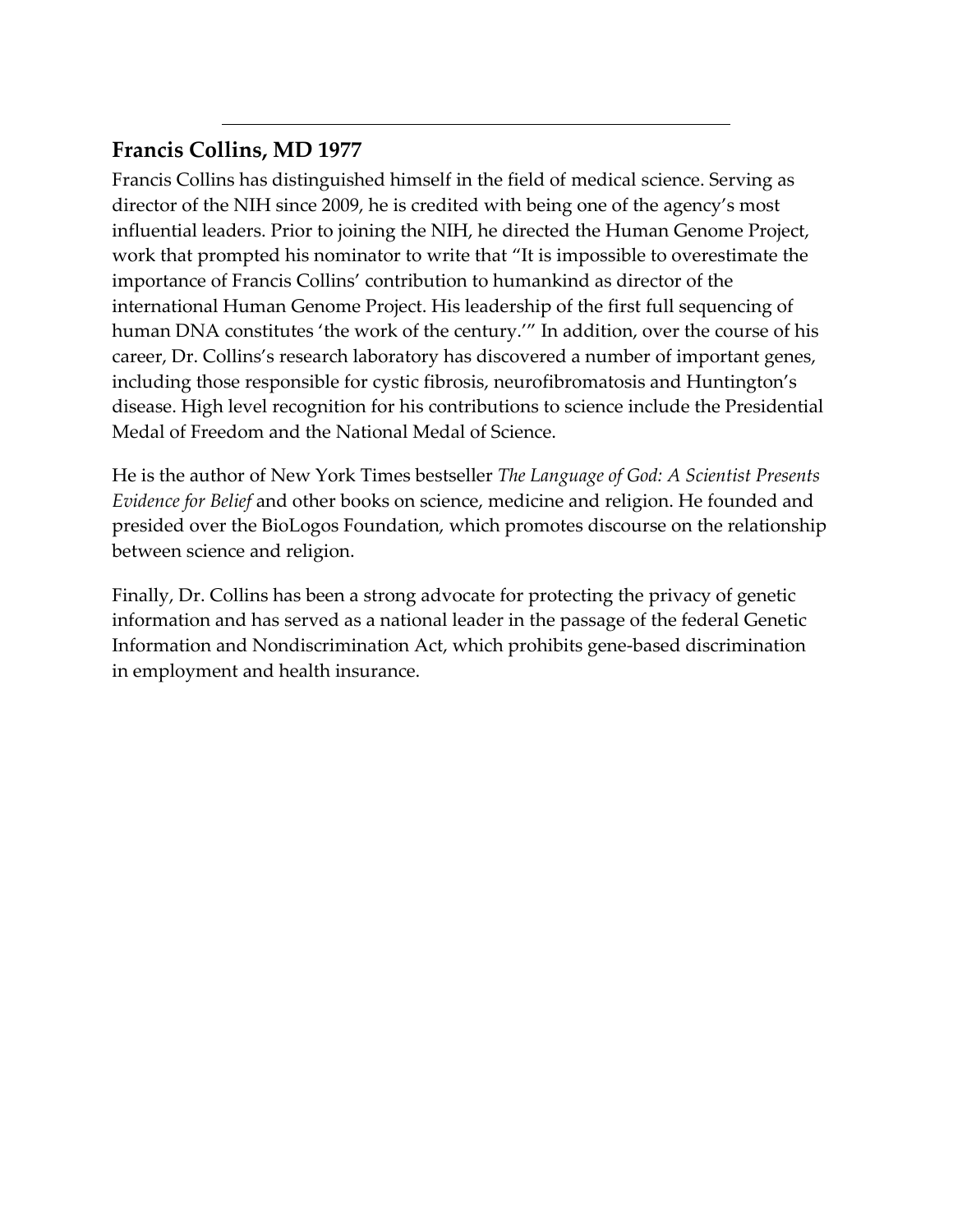### **Mary K. Estes, PhD 1972**

Mary Estes has made invaluable impacts in virology and microbiology, the field in which she received her doctorate from Carolina. She is the Distinguished Service Professor of Virology and Microbiology and Cullen Foundation Endowed Chair at the Baylor College of Medicine in Houston, Texas. Dr. Estes also serves as the co-director of the Translational Biology and Molecular Medicine Graduate Program and is a member of the Dan L. Duncan Comprehensive Cancer Center.

Her research on the two most common viruses that cause devastating human diarrhea (rotavirus and norovirus) has markedly advanced our understanding of these viruses and has generated valuable contributions to the treatment and prevention of lifethreatening diarrhea throughout the world. Most recently, she has used genetic approaches and developed new assays that have changed our understanding of the natural history of these unforgiving microorganisms. Her lab solved the first crystallographic structure of a calicivirus and is using this information to help develop vaccines for the prevention of life-threatening diseases in people with immune deficiencies and in children. Put more simply, as one nominator wrote, anyone who has experienced a "stomach bug" can appreciate her work.

Dr. Estes is a member of the National Academy of Sciences and the Academy of Medicine, Engineering and Science of Texas. Among many other honors, she received the American Gastroenterological Association (AGA) Distinguished Achievement Award in 2010.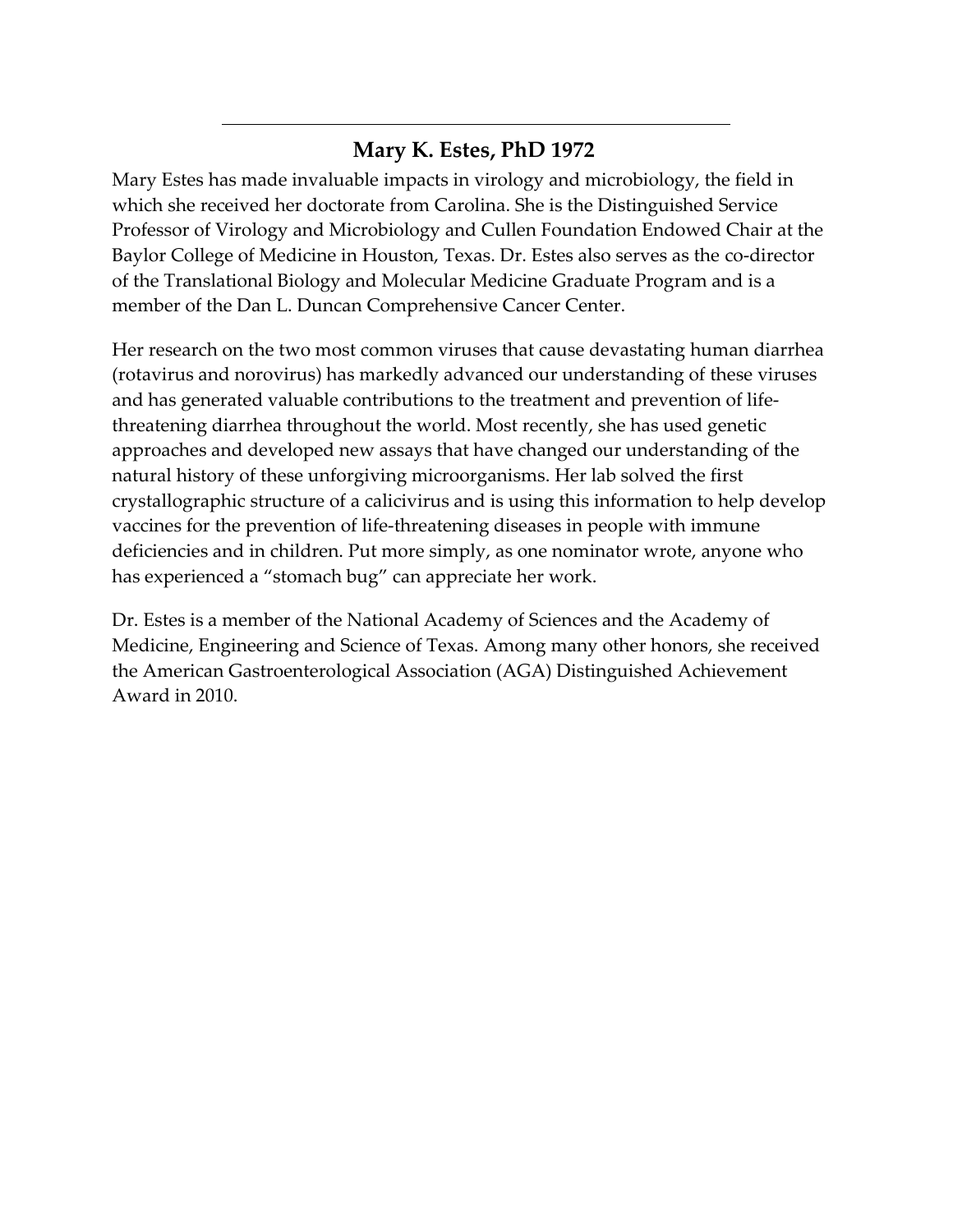## **Daniel Patterson, MA 1955, PhD 1959**

Daniel W. Patterson is considered a giant in the field of Folklore. He revived and revitalized Carolina's highly esteemed academic Folklore program, laid the foundation for the nation's largest archive of southern traditional song and folklife, mentored countless undergraduate and graduate students over more than three decades of teaching and pioneered an ethic of community-based collaboration and public-facing scholarship that continues to define UNC's Folklore Program to this day. He is the author of nine books and editor of two collections that feature work by his graduate students.

Descended from generations of North Carolinians, Dr. Patterson started collecting rare old songs from elderly relatives after receiving a tape recorder for his 1949 Duke University graduation. His passion for collecting—and, more importantly, for interpreting and presenting those gathered materials to broader publics—became hallmarks of his long career at UNC, where he earned both a master's and doctoral degree in English. In all of his scholarship, he connected minutely observed aesthetic expression with specific (mostly) Southern histories and characters. Folklore for Dr. Patterson connects past and present in ways that bring skill and motivation to life.

Dr. Patterson's celebrated career as scholar and teacher has been marked by many accolades over the years. In 1980, the NC Folklore Society awarded him the Brown-Hudson Folklore Prize for his "significant contributions to the transmission, appreciation and observance of traditional culture and folklife in North Carolina." He has been a Fellow at the National Humanities Center, the Rockefeller Foundation's Bellagio Study and Conference Center and the American Folklore Society. In 2009, Dr. Patterson received the Society's prestigious Kenneth Goldstein Award for Lifetime Academic Leadership.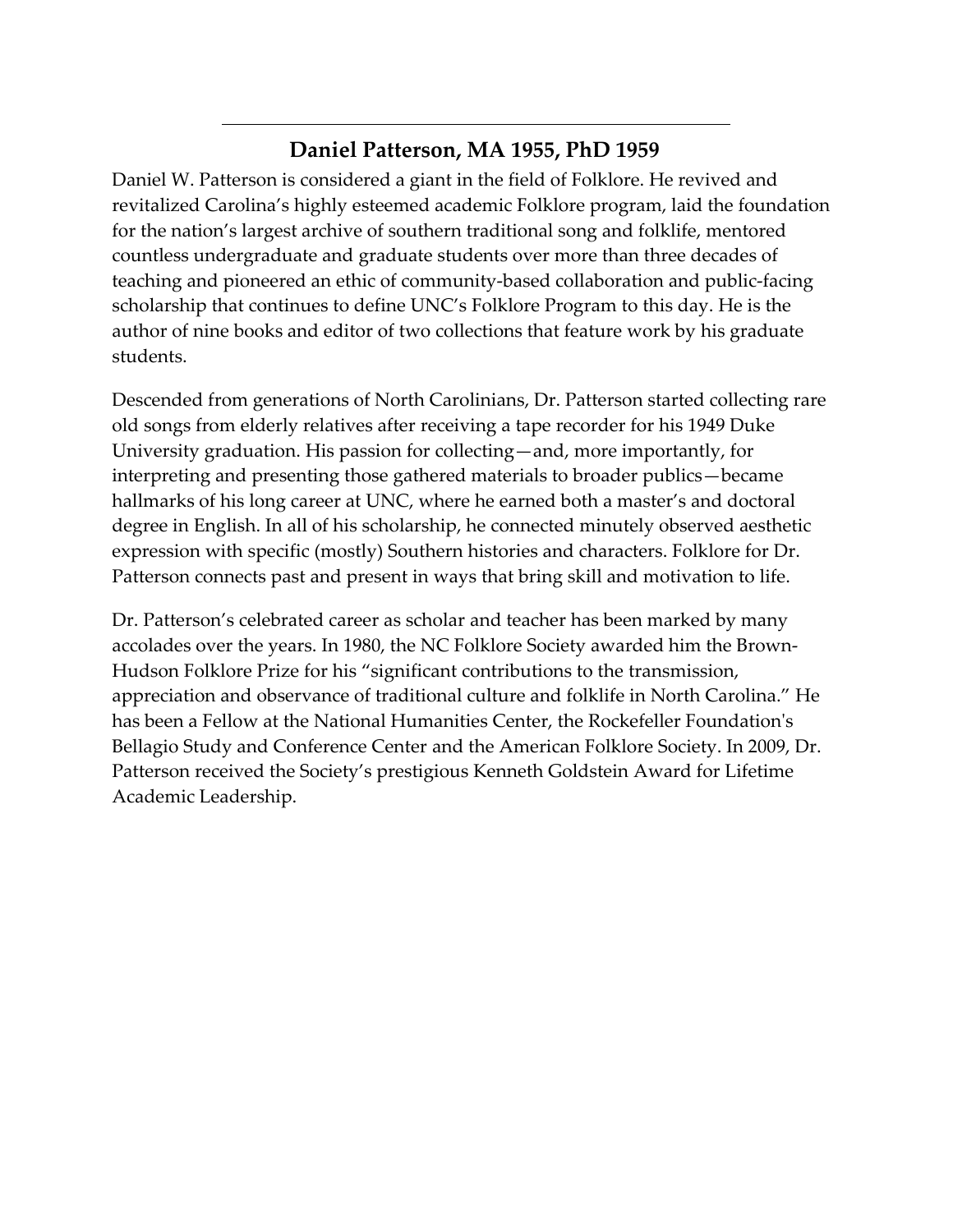### **Joel R. "Peter" Skillern, MCRP 1991**

A 1991 graduate of the Department of City and Regional Planning, Peter Skillern was nominated in recognition of a career dedicated to creatively and effectively addressing poverty and inequality in North Carolina and the nation. He currently serves as the executive director of Durham-based Reinvestment Partners, an innovative nonprofit advocacy and community development agency that works with people, places and policy to promote economic justice and opportunity. Among other activities, it advocates for reforms in the lending industry with the intent of improving conditions for lower-income borrowers. The agency has won numerous accolades and is considered a state and national leader in community economic development.

Mr. Skillern has won major consumer protections and fair lending commitments worth billions of dollars while also promoting and protecting the ability of low-income families and neighborhoods to build wealth. In recognition of his leadership, he was selected as a William Friday Fellow for Human Relations and as an Eisenhower Fellow for International Relations.

Because his advocacy is based on factual research and well-reasoned policy, Mr. Skillern garners respect by those in the banking, government and regulatory sector. His expertise has earned him invitations to speak before the House of Representatives and Senate Banking Committees of the United States Congress on issues of financial practices and policy reforms. He also served on the HUD/Treasury Task Force on Predatory Lending. He meets regularly with leadership of the Federal Reserve Bank, Office of the Comptroller of the Currency, the FDIC and the Consumer Financial Protection Bureau.